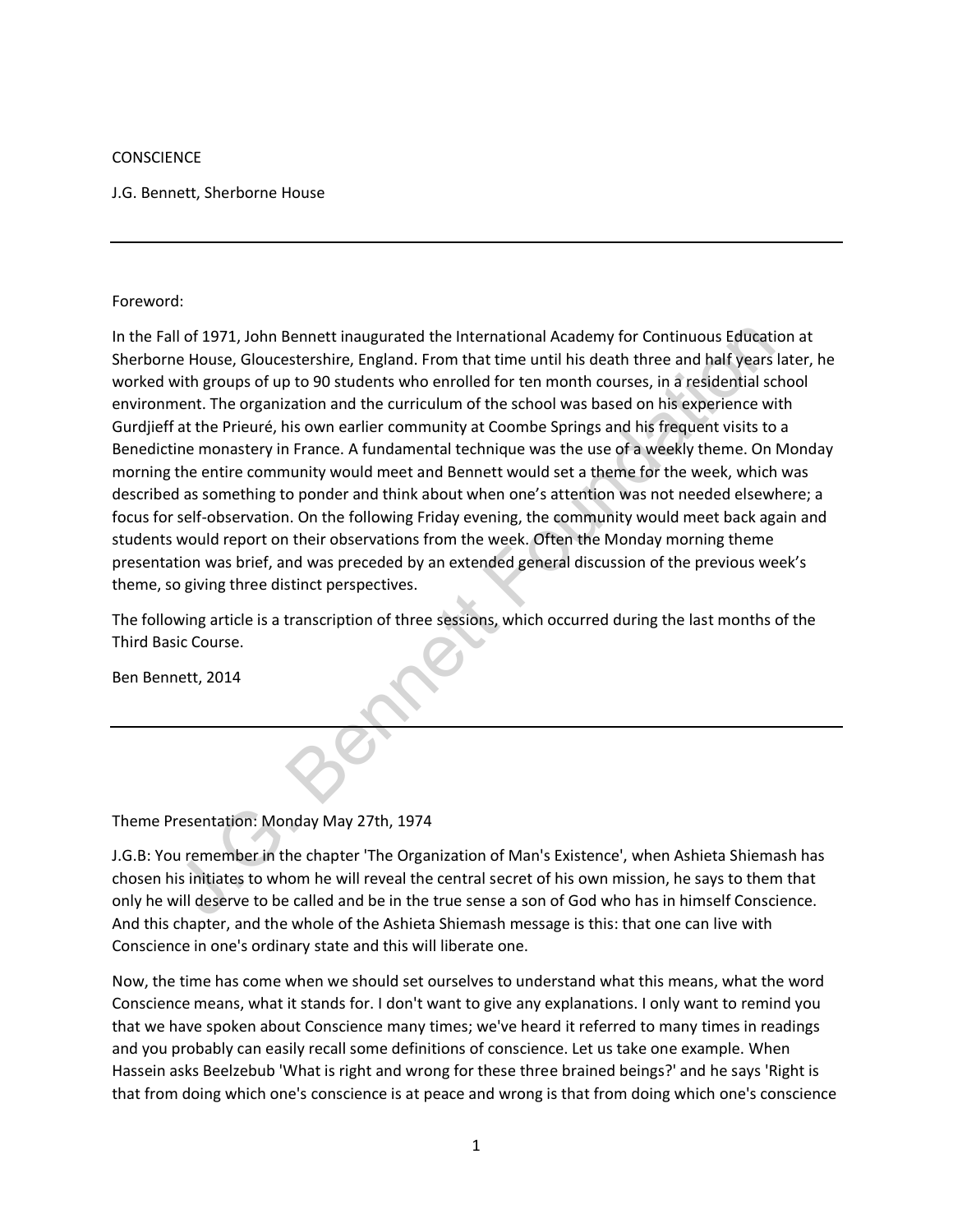makes one suffer', but that has an awkwardness about it because it can come by just suggestion that something is wrong, and then it works the other way round: we suffer because we think it's wrong, we don't see that there is something different, that something is wrong because we suffer, because we suffer in a particular way. The way morality works is to condition us to be afraid of certain kinds of behaviour and to suffer if we fall into them. We suffer because we're conditioned to think of them as wrong. This is a false conscience because it is imposed on us from outside by people who may not have any objective awareness, and also that kind of so-called conscience is fixed, it has no freedom to discover the particular requirement of a particular situation. Conscience is the other way round.

I'm saying that you should look at Conscience now because this has begun to stir in most of you but you don't yet properly recognize it. But maybe if we speak about this on Friday, between us all we shall arrive at something which will really throw light on it for all of us, although I do know that many mistakes can be made. I do believe that it would be far better that we should arrive at this by what we all can say about it rather than by my trying to give you some more explanations or even give you exercises which would perhaps tend to bring this out. I think I said at the beginning when somebody said what is the aim, what can we hope for from this, I think I said something that there is the possibility of arriving at Conscience and being able to live by Conscience. Some people have come to that.

# Theme Observations

# Friday, May 31st, 1974

properly recognize it. But maybe if we speak about this on Friday, between us all we shal<br>can be made. I do believe that it would ghe far better that we should arrive at this by what<br>can be made. I do believe that it would Student Massimo M: Instead of doing things which I have never done before, stealing all the time, stealing all the time from the outside from my relationship with someone else, always lying to everything and when I came back I told you that I was worse than when I came and maybe I have always been like that it just came out and I saw it. This week, and the other week that theme, I think has helped me to keep going because whenever I felt this week like I didn't want to do something or when I was going to fall again in the same trap I just (inaudible) starting I saw how I was behaving that week, went back to those days and I've been trying to do my best, you know, keep going. I don't know if that can be called Conscience or if it is that it's related to the theme. It's like this week showed what wanting to work is for somehow, of being as much different as I can from that Massimo in those days.

J.G.B: You see Conscience is like a guest, a very noble guest who comes to your house and you don't recognize him and you make him very uncomfortable, because he is a very sensitive guest, and because you don't recognize him you behave in front of him in a way that's very painful to him. Then a moment comes when you begin to see that this guest is yourself, then you begin to feel this uncomfortable and you feel ashamed because you've not treated this guest property.

It is true what you say, that you are blind. When you were saying that, this picture came into my mind of Conscience as a guest whom we don't recognize. There is that difference that he can see and we can't see. He sees who we are but we can't see who he is. Then when you begin to realize that this guest is present in you, you begin not to want to offend him and make him suffer, this is this state that you described this week.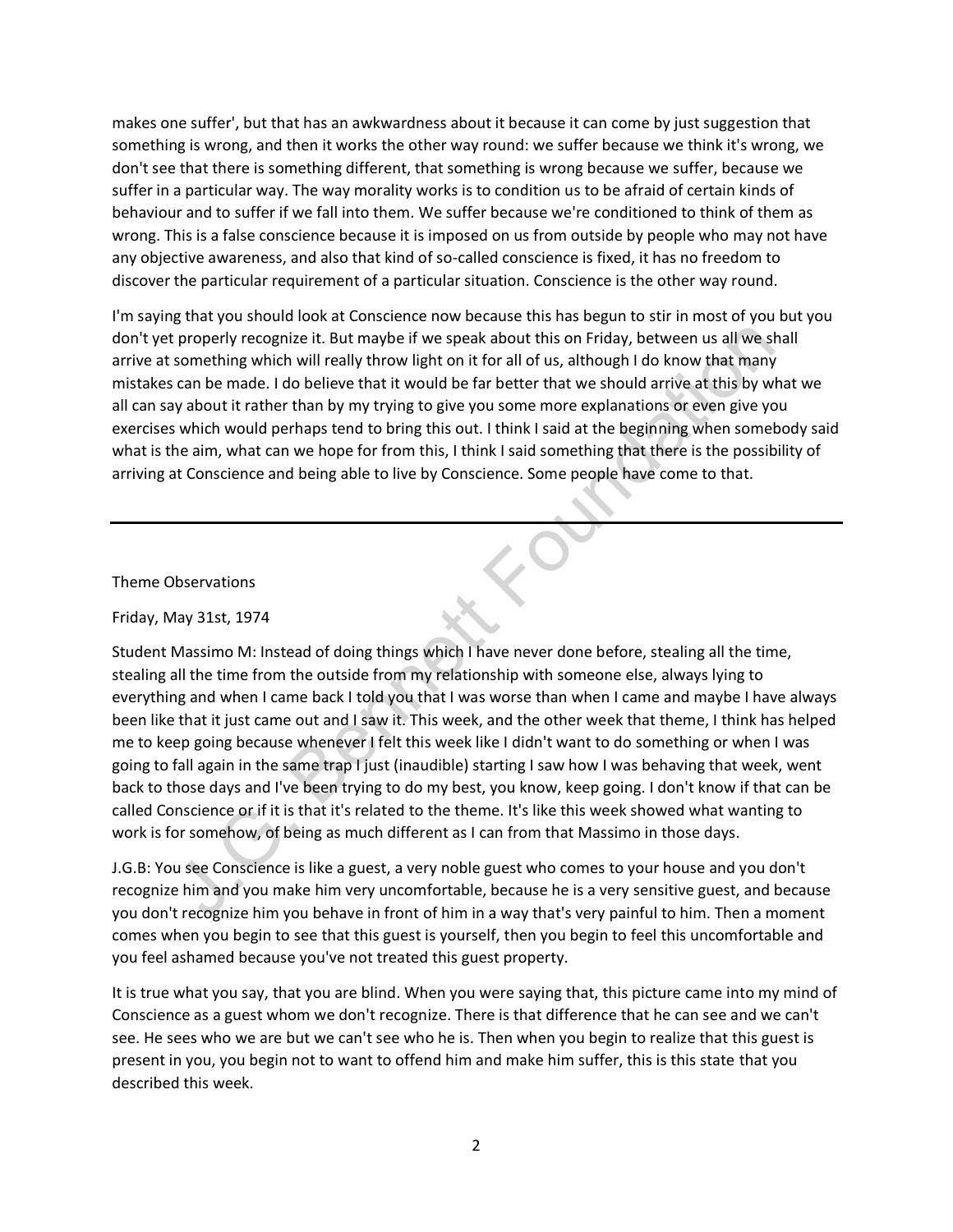Student Virginia K: I think that what I saw this week more clearly than I have at any other time is that what Conscience really wants is… Its nature really is to want perfection, not goodness, and not decency and not civilized behavior, but really perfection, it really wants everything.

You know when you do something and you do something right, you do something it wants and then everything is very clear for a time and I mean glaringly clear, you're very clear and your faults and you see so much that you don't see ordinarily of what you could do, and what you should do, and there's such a split feeling about that, I mean one feeling of really wanting to listen and just be its servant and then that tremendous aversion to it as well not wanting to hear anything. It seems to me that when you cut yourself off from it, when you don't listen for a while that you can't really hear it any more as clearly then I have a sort of dull, unhappy, ashamed feeling all the time but it's sort of a nebulous feeling without, as if Conscience is still talking but I no longer can hear and all I can feel is just this disease that is constant. One of the things about it that I don't understand really is that it seems as if it shouldn't be this way, but when you are in that state when you can see yourself what you should be doing more clearly, unfortunately you see it about other people as well, I mean you are more critical in that state in that way.

we a sort of dull, unhappy, ashamed feeling all the time but it's sort of a nebulous feeling<br>as if Conscirce is still taking but I no longer can hear and all I can feel is just this disease<br>... One of the things about it t J.G.B.: First of all, it is right to connect Conscience with clarity and when we put Conscience aside then we do not see clearly and this enables us, makes it possible for us to live in a way that otherwise we couldn't bear to. There is a part of us that doesn't want to be seen, that can only let itself go when there's no one looking. This is really the negative, the negative part of us, the part of us that wants to be separate, that doesn't want to accept other people because anything, anyone or anything that sees it is somehow a hindrance to it. When we're thinking you know sometimes we realize that thoughts come into our minds that we just wouldn't want anyone to be able to see those thoughts. There are things we do―all of us, everyone―that we just wouldn't want anyone to see us doing, but Conscience is more penetrating because it not only sees our outward actions it sees our inward thoughts and our states. This part of us that doesn't want to be seen, of course doesn't want to be seen by Conscience. You said something at the end that I wanted to comment on and I've forgotten what it was, what did you say at the very end?

Student: I spoke about how when this glaring light is thrown on you, it also seems to be thrown on other people.

J .G.B: Oh yes. Yes, this is very true. It is another way of escape, another way of what Gurdjieff called self-calming: 'Yes I'm like this but other people are like it too'. This is one great get-out. 'Yes, perhaps I am corrupt, I do certain things, but then everyone else in my position does the same' this is the Watergate plea. And at the same time this is also necessary. We do need to see other people and not deceive ourselves about them any more than we deceive ourselves about ourselves.

Student: When you're in that good state, it isn't like that… it's the other way.

J.G.B.: No, no I'm just saying this that there is the negative one. I mean let's face it―there is. But closely connected with Conscience also is Compassion because we mustn't think that Conscience is critical of us. This is how it feels to us. You know if you put yourself in the position of parents whose child is behaving very badly, because they turn the light on the child so that it should see, it doesn't mean that this is because they're hostile to it. On the contrary it's because they love the child that they do this. It is the same with Conscience. The child doesn't want its parents to know, it wants to hide what it's done from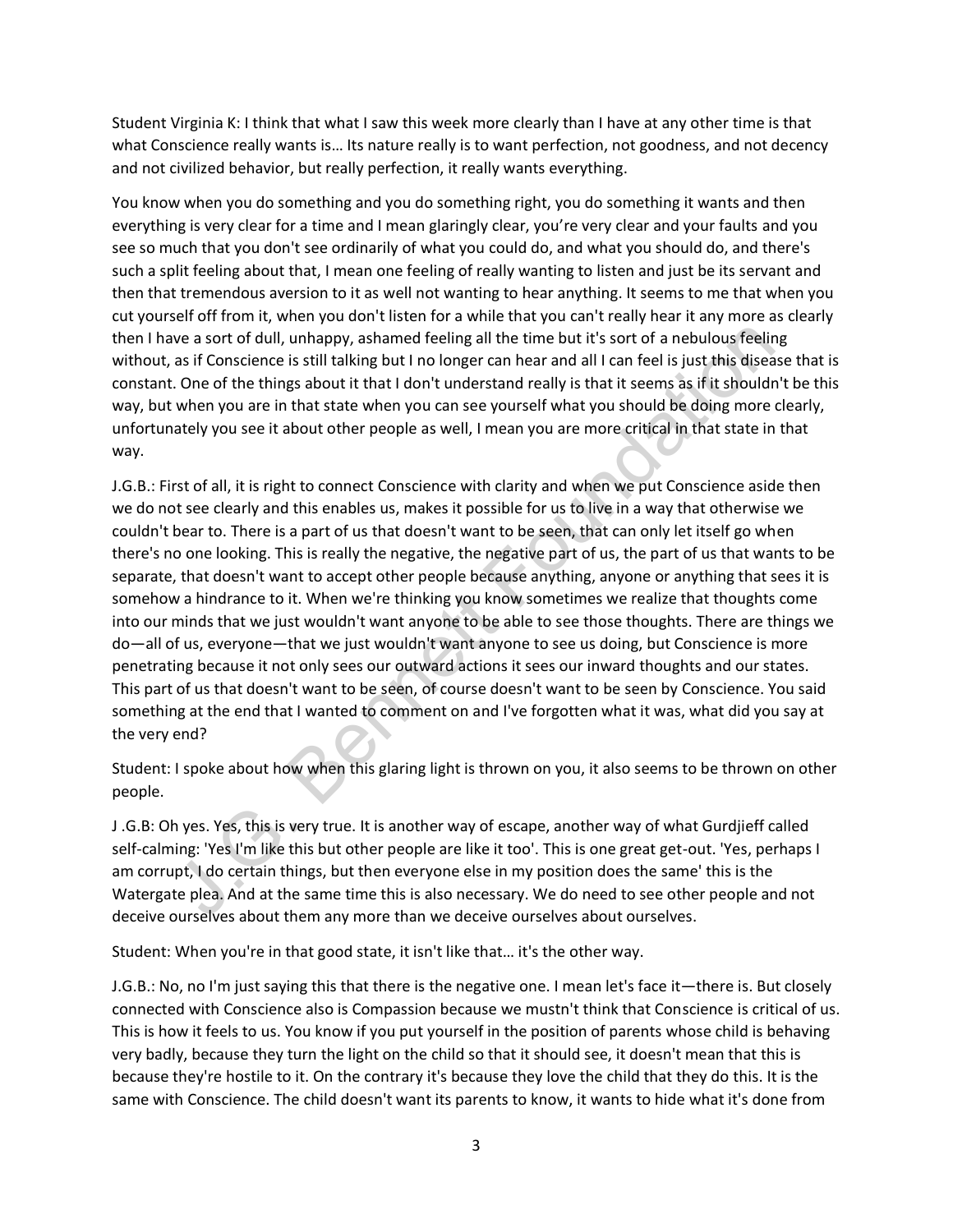them. It tells lies, it does various things to conceal but this is all foolish because it's not going to stop its parents from loving it. Do you understand? But it can't help itself. It has to do this. It's the same way between us and our conscience. When this really happens, when we see clearly and we look at people and see through the mask of their personality, what they want to present to us, and we see them without their mask as we see ourselves without our mask, then we come to realize one most necessary thing and that is that we're all in the same boat. As long as we feel we're different from other people, that we're in this state of confusion and blindness, whether we think we're better than they are or worse than they are, it is blindness, we're not better nor worse than other people, we are one. This is what Conscience can do to us, it can bring us on that way towards realizing that we're not separate from other people by showing us what is behind the mask; that it is the mask that separates. Yes that's very good, what you said.

Student: I guess there's only one thing I discovered about Conscience which was that I didn't really know what it is. I found out a lot of what it isn't and how it didn't operating through the pressures of what it is, of trying to act as I think other people would want me to act either because of that's the way I've been trained by society and by wanting people to like me, and I guess you have to know first what it isn't before you can find out what it is.

ope by showing us what is benind the mask; that it is the mask that separates. Yes that's hat you said.<br>I guess there's only one thing I discovered about Conscience which was that I didn't really. I found out a lot of what J.G.B: No that's a fancy idea. What you say is true, that this environment acts as a kind of pseudoconscience. It acts like conscience because it uses the same thing, that is, of seeing us. The power of Conscience is in its seeing. It is not given authority to do because as I say, as I described it as a visitor to the house. The visitor is not entitled to give orders in the house; it is his presence that changes things but if we don't know that he's present or if we don't recognize him for what he is then even his presence changes nothing. That is how it ordinarily is. But we turn things upside down and instead of living by this inner seeing we live by outer seeing.

(Why do you come in late? What? Why should you come in at all if you come in late? Why is this? You have no feeling for what we do here. What? You can't have much if you come in 25 minutes late or possibly longer. You just don't care, that's the truth. If you cared you'd come in time.)

A very strange thing also is where you realize that the way that the society acts on you isn't through authority, it's not through its laws, and through its power to reward or punish you; it is simply by seeing.

We find ourselves behaving in front of people and society, as you say, yes, it is the desire to please them, but it is a peculiar thing this; it's what they see that matters. Very often people are really at a loss to understand how it is that their behaviour changes as soon as some people look at them. They can do things when they're not seen that they would never do if they are seen. They ask themselves 'How does it come about that I am so stupid?' It is necessary here to understand this peculiar power that comes from seeing. In that sense what you say about the substitute conscience teaching us something may be true. But if you realize this, if you had realized this that this false conscience which is not at all rightly called a social conscience because it's not social at all, this is illustrated in Gurdjieff's explanation of the compassionate idiot―you know the compassionate idiot? ―the antipathic compassionate idiot, who only manifests compassion if there's somebody or other who's watching him, otherwise it's the opposite. This has nothing to do with social conscience. This peculiar thing about us, that our behaviour is influenced by whether people see us or not, this must be very thoroughly understood and we ought really thoroughly to understand that this is turning things upside down. We don't mind what our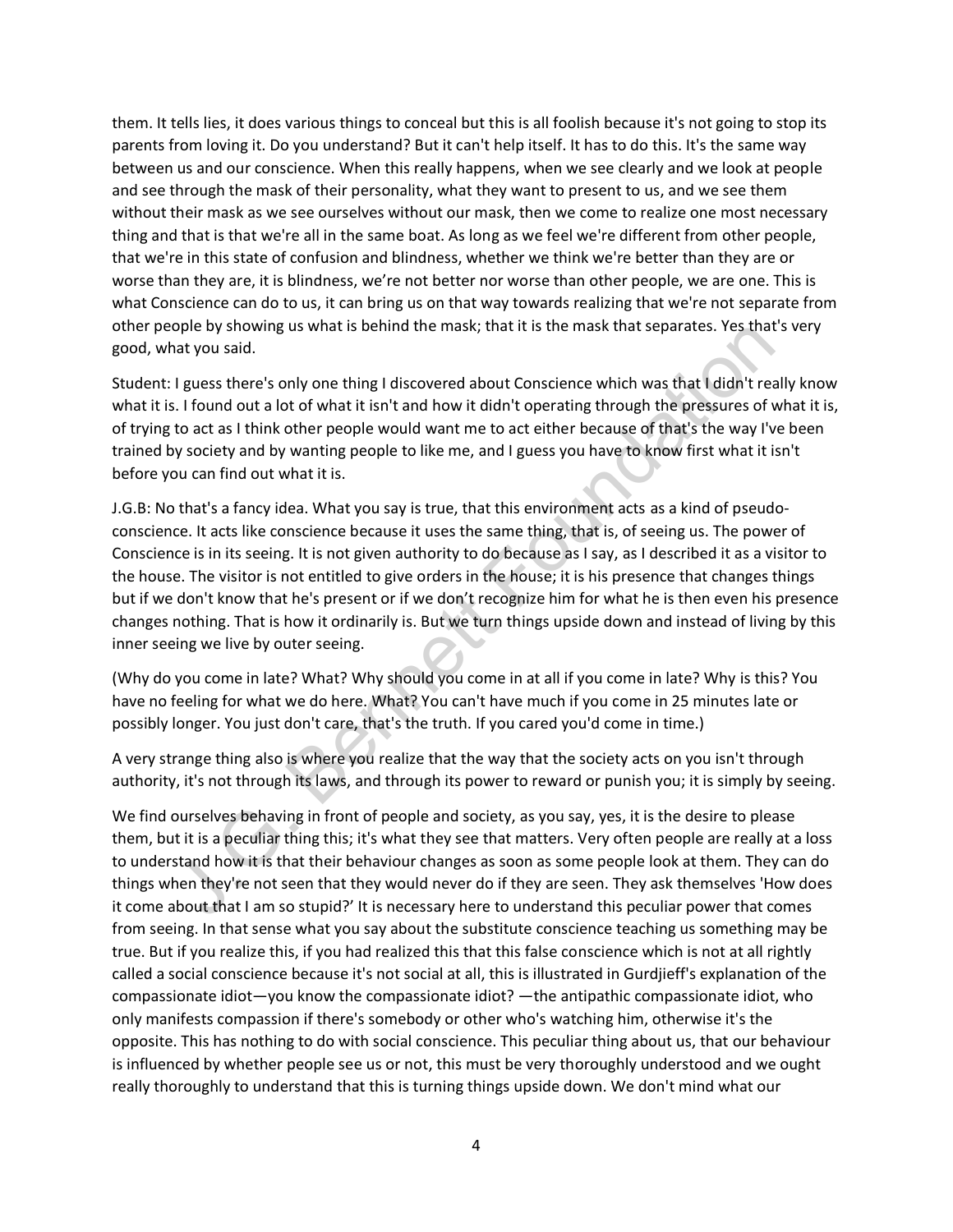conscience sees inside, even quite disgusting things, but we mind terribly if some other people see quite trivial things.

You said about, when I said it's fancy to think that you have to approach it from the outside because as Massimo and Virginia said, both of them valid were, what they spoke about was really about Conscience. We do want to try to understand it better because we have so many buffers, so many ways of self-calming in us which we can avoid the action of Conscience on us that we need to really understand it thoroughly so that there's no longer, we're no longer able to deceive ourselves when this light is turned on us.

Student: I don't know how well this ties in with what you were just talking about.

# J.G.B.: What was that?

Student: I don't know how this really ties in with that….

J.G.B.: Well that doesn't matter; it's much better if it doesn't. Everything that's been said must be put aside entirely. You must say what you've seen without any reference to what I've said or anyone else has said.

Student: Well I'm thinking in particular of a night that I shared a bottle of whisky with some friends and after it had been about half drunk I got the sudden impulse to go down to the kitchen and make some cinnamon toast. And I did that, and as I was doing it, I was thinking "Well, the theme this week is Conscience" and I could see myself doing it if there wasn't anyone else around but here I am making a whole batch of it to take up to some people, and how I could look at that and see it and say "Well there's something not right there" because it's like I had no conscience at all and there must be something in this, something that I could use as a strength but somehow it seems really distorted that that could happen and I couldn't feel anything at all except will "Don't do it!" really.

I don't know how well this ties in with what you were just talking about.<br>
That was that?<br>
I don't know how this really ties in with that....<br>
I don't know how this really ties in with that...<br>
I don't know how this really J.G.B.: That's a good report. The question does come and has to be looked at but it comes from John's report. How is it that we can have, we can see ourselves doing things but this seeing doesn't change anything? I said that Conscience is like a visitor, it can't give orders in the house. First of all, what he said illustrates just exactly what I mean by this and seeing this is really the key to understanding the working of Conscience. Conscience is not given the power to use force; egoism is given the power to use force. In the struggle between Conscience and egoism it is really the struggle between light and darkness, only the weapons that are allowed in the two cases are little different. The weapon of Conscience is light; the weapon of Egoism is darkness. This state which everyone undoubtedly can recognize, what John has just described, is something every one of us has done, even every one of us has done this very week―or if you haven't you simply haven't observed yourself.

J.G.B: Once this begins to happen, that we're beginning to see in this way, then the egoism is in danger, sooner or later the light will become too much for it. Conscience can't turn the light on our own egoism, we can't see our own egoism, what we see is its manifestations and particularly we see its manifestations in our personality. Our egoism remains safely in its own darkness.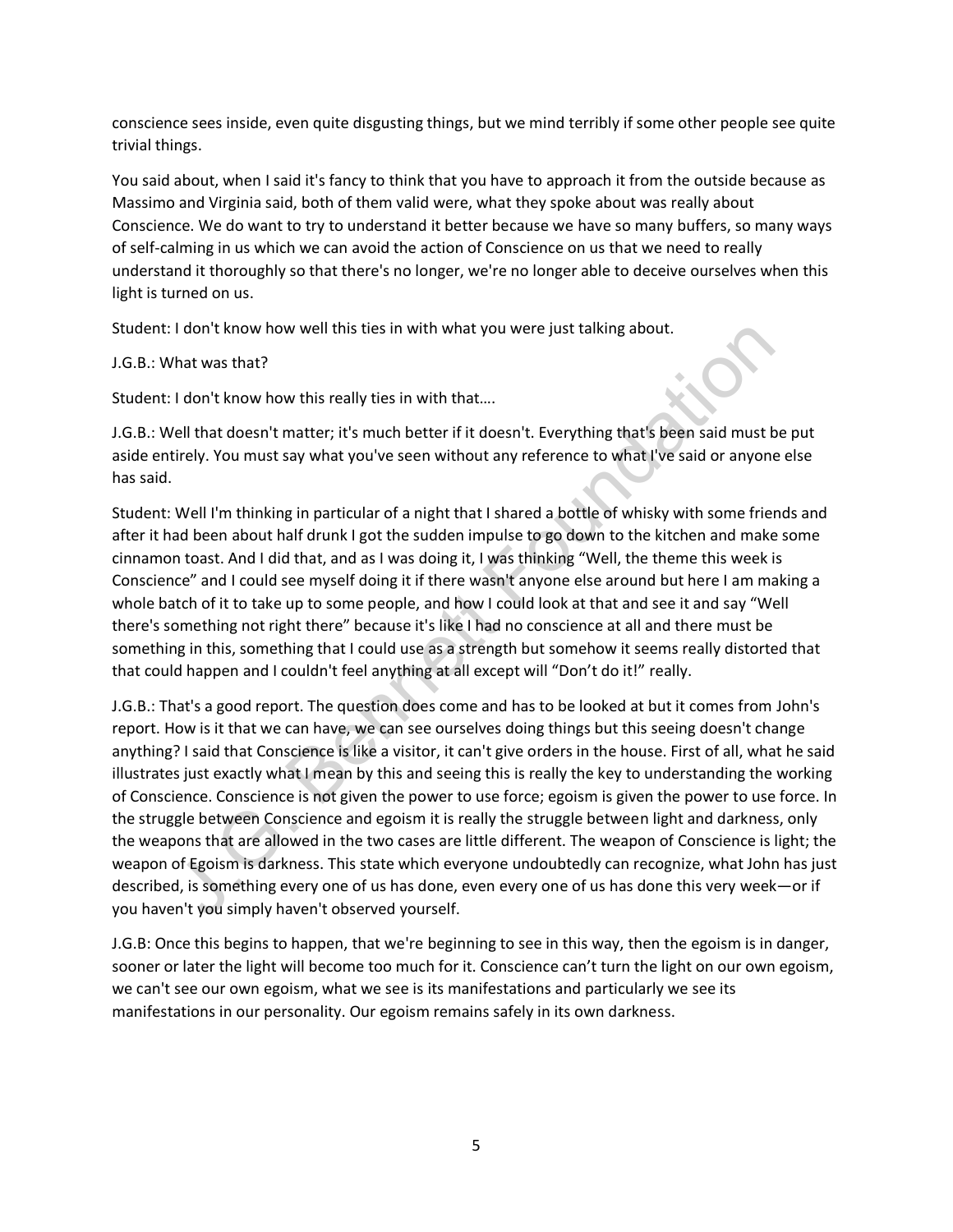I've been talking to several people in the last few days and one or two of them have said to me 'But how is it that we haven't changed? How is that we've been trying, I've tried and we're all the same as ever?' Given the chance we all behave just as badly as we ever did, what's the good of it all?' Somebody said this to me. The conquest of egoism is a very great thing. In this Great Prayer of ours, this comes at the third stage, it comes after very great transformations, after the initiative has passed from the personality to the essence and you become a real being still this egoism remains but little by little as I said the light becomes too strong for it and at last you're forced down on your knees and the egoism goes out of you. It's very good to see and hold onto this kind of thing that John has just described. You can realize quite well that you wouldn't have been at all pleased if I'd walked into the kitchen when you were making this bread, even supposing that I hadn't observed it, I was occupied with something else and thought you were doing some very high thing such as nobly making bread for breakfast like some people did last night because all the bread was eaten by the fasters.

I say that because it is really important that we should understand the power of seeing, and understand what is the profound meaning of talking of the powers of darkness and the powers of light.

King this bread, even supposing that in anti nobserveal it, i was occupied with something relatively and a supposing that the bread variatively by the fasters.<br>Using the two-doing some very high thing such as nobly making Student: The theme hasn't been a way for me (inaudible) this week and from the exercise (inaudible) went through paying particular attention to it but it's been rather peculiar I think even more so than earlier in the course (inaudible) but as far as Conscience, outside of the meditation, it came up something about— there were various pictures that came to mind of well Conscience or not Conscience, you know, just sort of drifting around on it, but I seemed to have really, like reinforced the ego or this just not caring (inaudible) and I was just able to hide it on my own terms. I mean, I'll act certain ways and maybe there is some Conscience showing but I mean I've already translated it in such a way that it doesn't come up anymore. There are things I do and I have long talks and arguments with myself about but they don't seem to… Conscience doesn't come out in it. It seems just to be a hypothetical discussion. I think that I have always quite well protected my ego before but I think since the Course I've even evolved a far better technique for that.

J.G.B: It is in talks with oneself, very often of finding fault with oneself; reproaching oneself. It's quite true they are also really one of the means of self-calming.

Student Debbie: It seems like whenever I see you, if you look at me I immediately flash and see myself, see what kind of state I'm in. I walked into this room a little bit late and you looked at me and I immediately flashed on what kind of state I was in, which was completely empty, unaware and after l realized this I'd walked in late, in the middle when Massimo was speaking I felt really bad because I felt he was really giving, saying something really important to him, something really, really true and I just felt disgusted with myself for just coming in and all these other people coming in, it made me angry because it just showed how inconsiderate we are, insensitive.

J.G.B: I don't know if you remember Gurdjieff's comparing Man to a house full of servants. Did you go through that with them, Pierre? However it may be, we have, first of all, this idea that we have many 'I's and each of them have different impulses and they are constantly changing, that there is none of them fitted to be or destined to be the Master of the House, their very nature is that they can't, they all in other ways can be said to be the different elements or facets of our personality. There is a Master, but the Master is away; the Master can't come into the house while it's in this state of disorder. If he sees that this house has an intention of getting into order then he may do something about it, and how does this come? When some of the servants begin to find the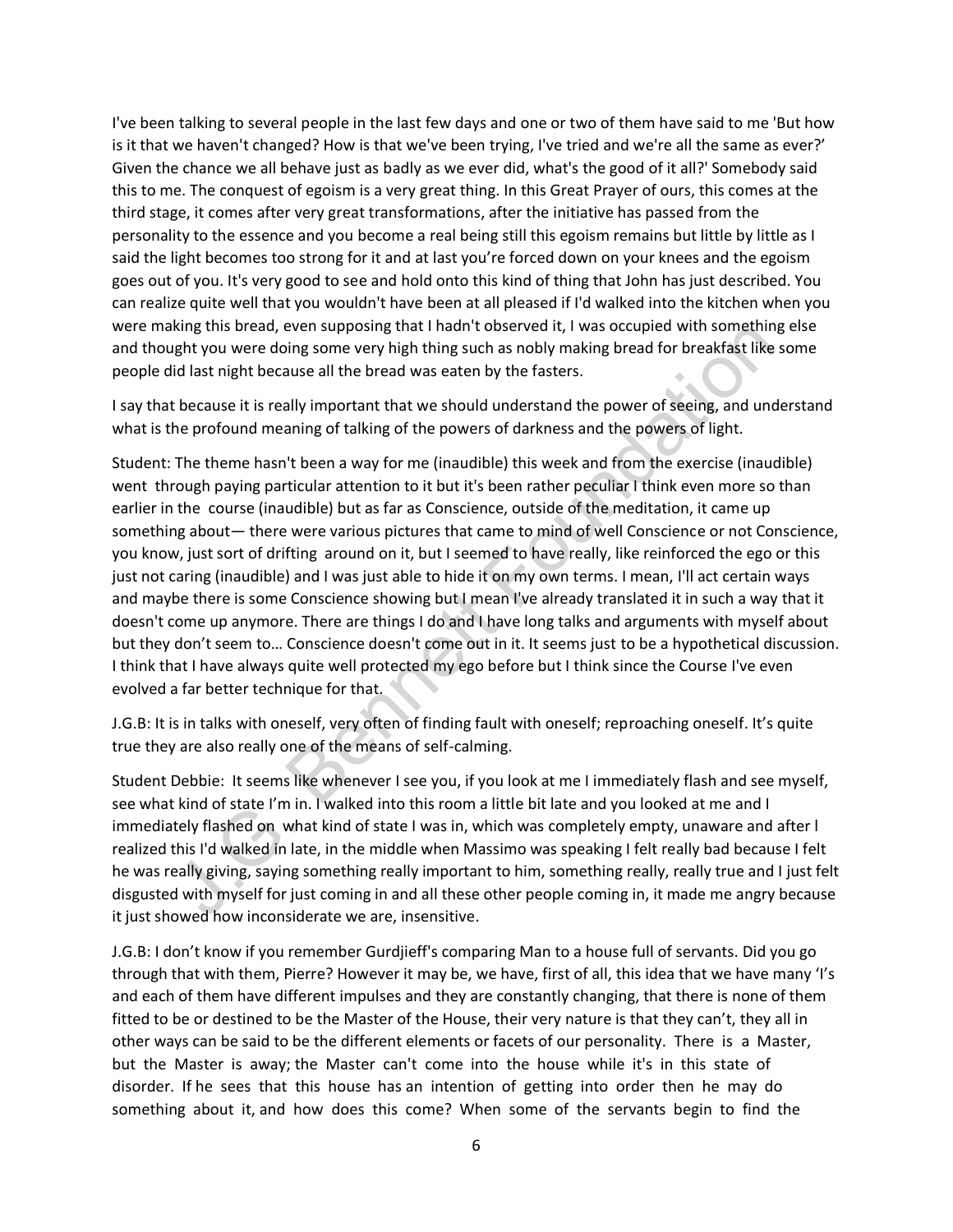disorder intolerable, they make one of them into the temporary or deputy steward to act as if he had the authority of the Master behind him. With the help of others, he does a certain amount of work to bring the house into order. This corresponds to what I was saying about Conscience, that Conscience can't work in us until something has already been prepared. But when it has, then the Master sends the real Steward, who is not from the servants but from the Master, not from the conditioned but from the unconditioned, as we've been putting it, from beyond the veil or conditioning. That Steward is Conscience. He is come into the house and he is there, and if he is recognized he is very much honored because he is sent by the Master. But this Deputy Steward is not always inside us ; there can sometimes be, outside of us, a someone who helps to get things into order. I can play a useful role for you in this; it is in that way. I cannot be Conscience, I am not your Master's representative; your Master's representative is within you. But I can be like one of the other servants who knows that the one thing that matters is that you should have your own Master's representative, or your own Conscience in you.

Therefore it can happen as Debbie says that I can help you to have this moment of seeing, it doesn't mean any more than that.

It's very important to recognize that the, that Conscience in us does produce in us all this same kind of feeling of embarrassment at being seen to be behaving in an unseemly way. If I speak to you and find fault with you like I did with Arthur, and somebody else whose name I forget who came in late this is not the same thing because this only produces a reaction and they either become angry or something like that with me. But if I can see that people don't see themselves and there isn't an inner light in them, then it is sometimes a duty to draw attention.

But it is a very poor substitute. In the long run the only thing that will get us right is Conscience; not anyone outside of us; nothing else; no person can ever make this inner light for us where this uncompromising seeing takes place. When this really takes, when you really go through the time when Conscience is awakened then it is really a very agonizing experience. If it comes over you for a long time when you really do see yourself and can't help seeing yourself then you will never be the same again.

nings into orcer. I can pay a userul roe for you in this; it is in that way. I cannot way the mediator orce, I am not your Master's representative; your Master's representative is within you<br>like one of the other servants Student: You asked us to take a quiet time I think, and at that time the feeling came through that Conscience to me was the oneness, and everyone. And then I don't know whether because of the theme or because of the hourly stops, this week I couldn't stop working, trying to stay in one moment. And then today it all gave way. This has happened a number of times but it actually happened almost physically in the morning exercise and the first thing that happened was a grey veil seemed to appear and then it just collapsed on me, and after that the whole day was gone.

J.G.B.: Which do you think is more profitable? The first five days or today?

Student: There's no question.

J.G.B: It is so. Fullness is emptiness and emptiness is fullness. Being able to do produces nothing; to be powerless to do can produce everything. Then something else has a chance. You always have to remember this―that Conscience is not the Master; Conscience is the one who goes before the Face of the Lord to prepare His Ways. It is all represented in the Gospels where St. John the Baptist represents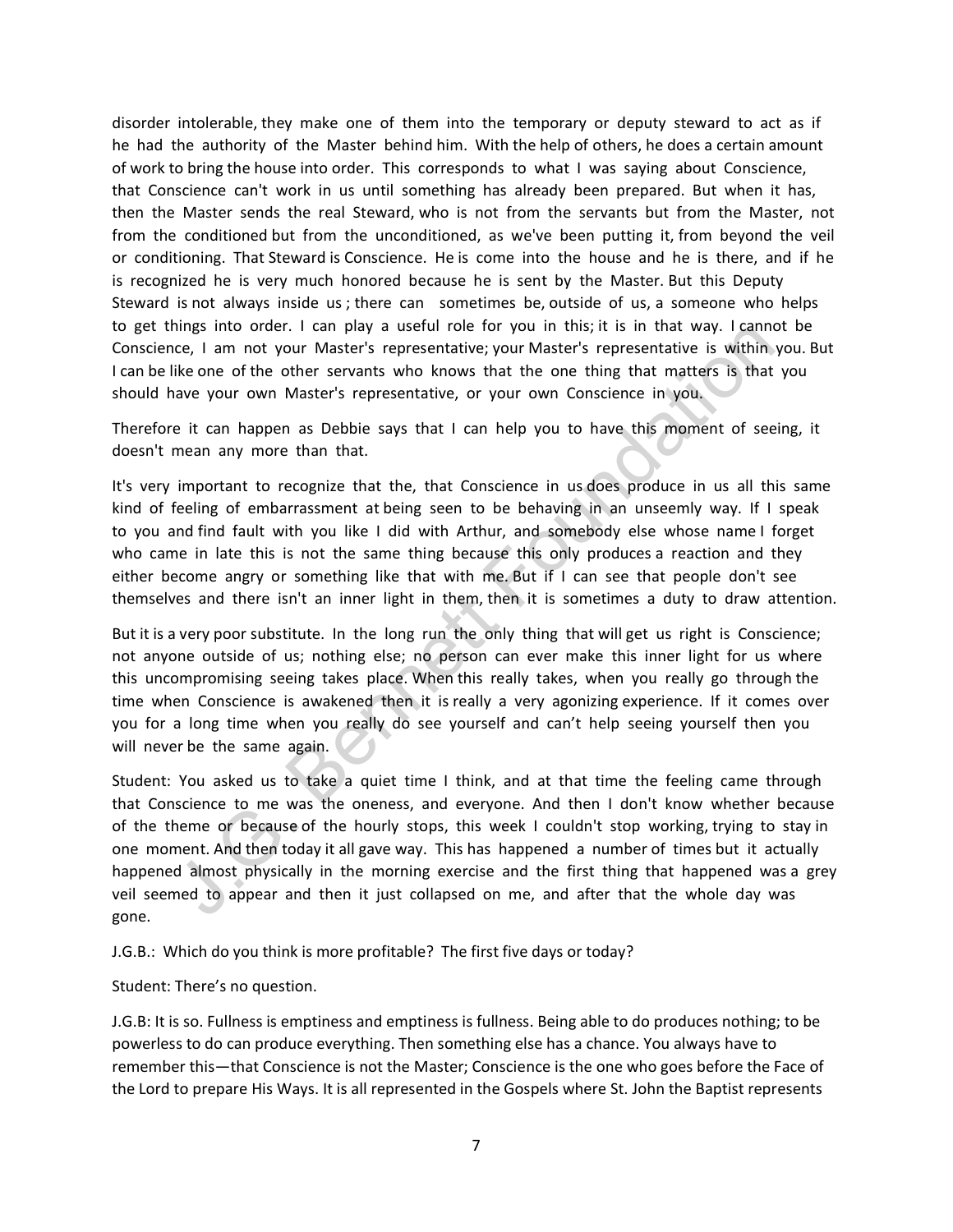Conscience and Jesus represents the Master. You see we speak really; when we speak in the Sufi language, we speak about Fana and Baka which are death and resurrection; emptying and filling. When everything collapses in us and we become aware of emptiness, something in us also is aware that this emptiness is necessary. There are times when one has one without the other. This is where one needs a friend; one needs someone who has been through this and knows. I know when this has happened with people, where they have become really aware of emptiness without being able to see for themselves that this emptiness is the necessary opening that allows the other to enter. It's easy enough to talk about this from the outside, but when one is in that state it is not at all so easy because one doesn't know how to distinguish between emptiness and darkness. It is at this point that Conscience really becomes our friend. Until then it seems Conscience is, if not an enemy, at any rate a stern admonisher whose presence just makes us suffer. But when we become empty then we see the other side of it. We see that, really, Conscience is giving us the guarantee that there is someone behind; that something will come. This is why I repeated the story of the servants and the Steward. When the Steward is there and you recognize him for what he is then there is a guarantee that the Master will come.

That is what made me smile, because a silly thing came into my mind, we don't recognize the Steward for what he is then we're "Waiting for Godot"! That's a wonderful play.

our triend. Unterint is essens considence is, in not an enemy, at any rate a stem admoningion is researce just makes us suffer. But when we become empty then we see the otherside of iteally, Conscience is giving us the gua Student: I went to Oxford on Wednesday and I thought I would just go in—I had a doctor's appointment―go in, go to the doctor's appointment and hitch-hike right back. It was really getting to be late around 12.30 or I felt like I should go back but I knew that a bunch of other people were going to meet at a restaurant and so I decided, well, I'll go and I'll get a ride right back with them, and we were sitting in the restaurant for two hours. It was very nice but you know, it was very comfortable but I had this feeling that, well what it was, I felt I had to come back and work on the cook-book, because, it was like there was a hole a space that I should have been in, and I was being pulled towards that, that I just couldn't be in the moment of being with my friends in this restaurant. I was not really there because I was here and this was where I should have been. As soon as I came back and I took everything out onto the lawn and started working. It all settled down again and then I could be there, just at that time. I don't know if this was that kind of Conscience.

J.G.B.: It's just 10 o'clock, we can stop for a minute. Before we stop just let me speak about this. It's a very interesting report for understanding about time, understanding about how there are different lives, that we can be aware that we are in the wrong life, but that is only a little loop. You just go out of it and get back into it again. But, it is certainly true that one of things that Conscience does for us is to show us which life we should be living, because there are different lives. There are lives that are not; that keep us in this mechanical world. I have spoken about that I think. We must have had talks about time and eternity? About this? All right. It was an interesting thing from that point of view because in fact you are in two places at once but one of them is a ghost place and the other a real, the place where you actually are. Real is not the right word. It is. You are actually sitting in the restaurant but your ghost is doing the cook-book and you feel this awkwardness of being separated from your own ghost. Then you come back. Your ghost gets in again and you feel comfortable but this is perhaps not quite so easy to understand.

Anyhow now let's do our ten o'clock duty and then we can go and drink some nice hot drinks.

……….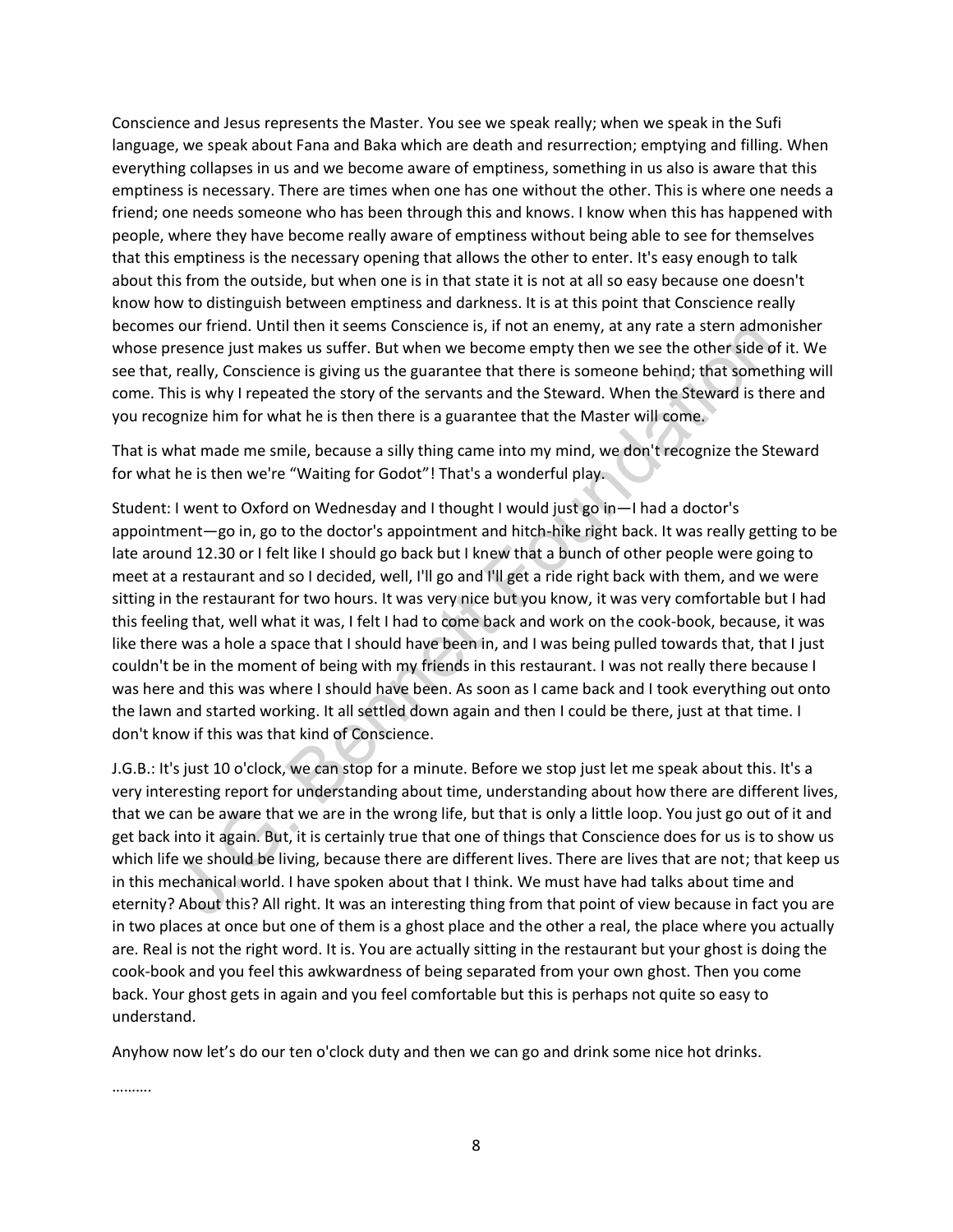I'm very glad you have taken this hourly stop to heart because if we can keep it up for some time it will have a very strong effect for all of us, and will enable the benefits of our being here to be very, very much greater.

# FURTHER DISCUSSION: THEME - CONSCIENCE

### Monday 3rd. June, 1974

Student: It's about a situation which might appear in the future. On Friday night we had a visitor who came and slept in room 9, and on Saturday morning he got up with the bell and started talking with me, and this went on and on till 7.15 where I had a real hesitation as to whether to carry on and let him talk or go to the morning exercise. And I stayed with him until 8 o'clock when there was breakfast because he wasn't to go to the morning exercise.

# J.G.B.: Why not?

S: He had no intention because I think Pierre had told him the previous day not to go to that.

J.G.B.: Is that so? I'm very surprised. Any visitor can come to the morning exercise and you should have told him.

# S: But in that situation…

It's about a situation which might appear in the future. On Friday night we had a visitor w<br>It's about a situation which might appear in the future. On Friday night we had a visitor w<br>servent on and on till? 1.55 where I h J.G.B.: The great thing is not to talk. You couldn't have done anything worse than to talk for three quarters of an hour. This must be bad to let somebody talk. If people talk they only harm themselves, especially if they talk for that sort of length of time. It can only come from egoism. Nobody can talk for three quarters of an hour for anything but to satisfy their egoism. However much it may seem that they ask to talk about serious things, it is not. I'm glad you mention this because it is necessary to remind you about that. These kind of heart to heart talks where people talk about their troubles to one another are very harmful, both for the person who talks and the person who listens. The person who listens thinks he's doing good, thinks he's being helpful or she is befog helpful. More harm is done by this than by almost anything. By talking people are prevented from seeing things. You must see, you must realize for yourself. How can someone talk and at the same time be seeing? It is enormously difficult and no one can do it for three quarters of an hour or half an hour. There are so many people who have this idea that they1re doing some good by listening to people talking; it is not true. For a quarter of an hour, yes, but not for three quarters of an hour. Supposing that someone is in a bad way and real trouble, that means if they're in real trouble, something can be happening to them, something can change in them. If they can talk they avoid the whole thing, they miss their opportunity. You should see for yourself that this is a really harmful thing, this man missed the chance of coming to the morning exercise. He's after all been in a group for four years, therefore there's no problem for him to come to it. I'm wondering whether to tell something or not, perhaps...

Yes?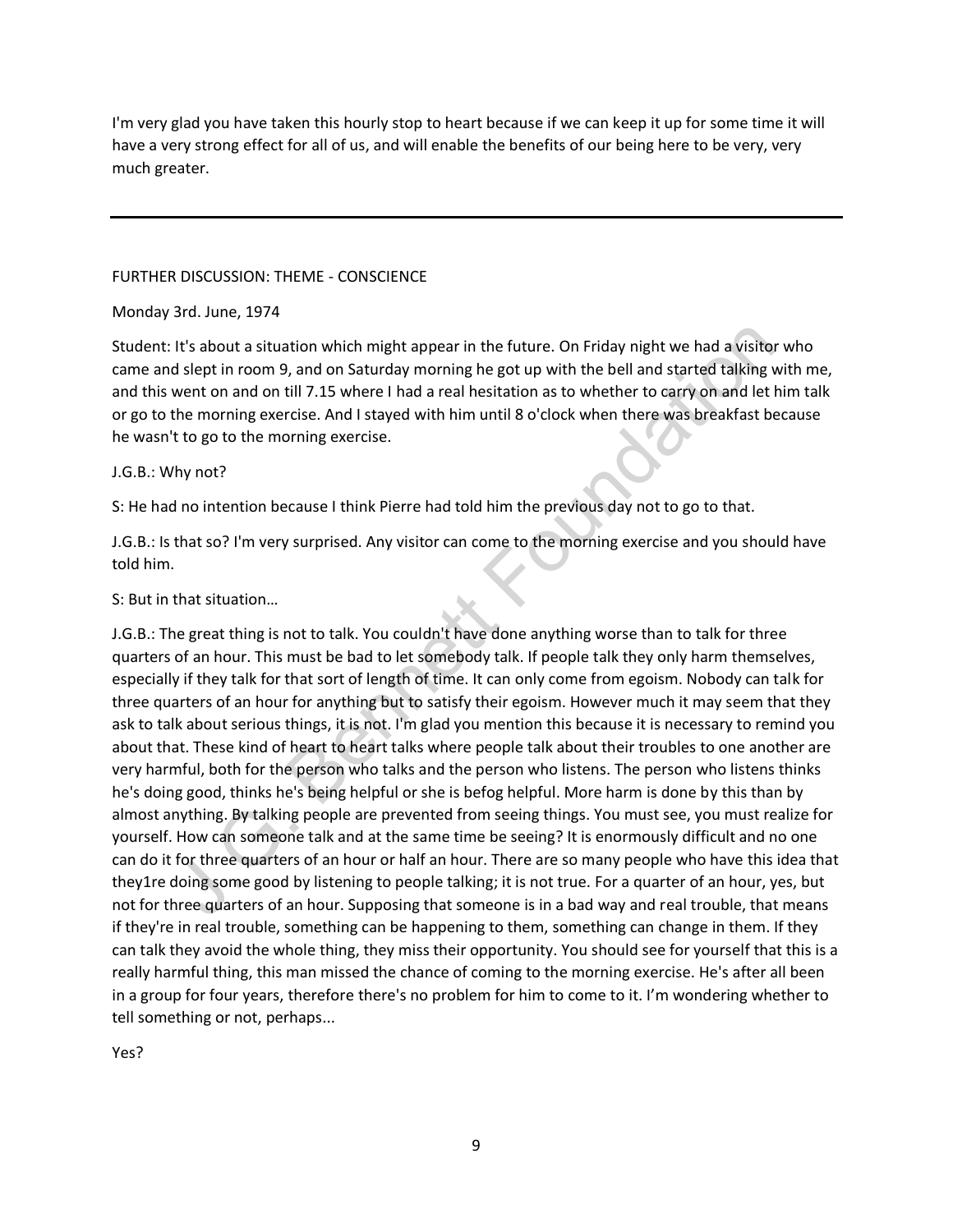Student: Something I saw in meditation last week and it happened without words and since then I've really covered it up. Something about there being no reason to be critical of others and the words that came then were 'Turn the other cheek' and that people are really beautiful, but it was so perfectly clear and logical and since then I1ve lost some understanding that I had.

J.G.B: We are able to store in our heads only the dregs of our experience. If you see something, you can1t keep what you see with its freshness and quality because this mental memory is not designed for that. Our mental memory is designed for dealing with the material world it doesn't matter for that that it sheds the life of what we see. But that doesn't mean that what we see is lost, only it doesn't go into the head. By head here I mean what is called the Formatory Apparatus; this thing which registers and constantly recombines and associates and so on, it is necessary for dealing with this world. But when you really begin to see it, you wish you had some good way of putting it away and not having to live with that and being able to live with another part of yourself.

Yes it is true, you saw this. But this doesn't mean that one must not be able to look at people with open eyes and see how things really are with them. Only when you look at people in this way you will always see that you are also looking at yourself. When you look at people and see their faults and see yourself at the same time, it is a different thing. It is in a different place. When you separate yourself from people that is when this kind of criticism which is unnecessary can enter. For example when I was talking to Richard just now about the harmfulness of talking, I was very aware of how much of this kind of harm I myself do. So if I was criticizing him I was at the same time criticizing myself.

Student: For the hourly stops I was looking at the latifas, and first of all I wondered if that's all right to do and it seemed to me that maybe to work just for a latifa I was down on might be helpful and the developing of conscience. Would you say something about that?

ly recombines and associates and so on, it is necessary for dealing with this world. But wh<br>y begin to see it, you wish you had some good way of putting it away and not having to live<br>being able to live with another part o J.G.B: It's artificial. Why is this artificial? Because you're bringing cause and effect into a region where it doesn't work. You see if I work on the latifa "Obey" it is perfectly true this is associated with conscience. You say, if I work on this, will this help conscience to develop? And it sounds very sensible, but it misses that point which is difficult for people to grasp because they expect to see result arising from causes in this spiritual life, but it doesn't work in that way. It is not connected. You know we spoke about this causality, when we were talking last week, that causality is the lowest of all the forces that work in the world. You see, you asked me your first question, is it useful to take the latifas or take the zikr at the hourly stop?' I said to look; to spend this time when you stop here in looking, look at what has happened in the previous hour, look forward to the next hour. I didn't say do any kind of exercise. It's much easier to do something of that kind. Looking is much harder. Always try to remember this. In the spiritual world it is the unpredictable, the expected that happens. It is the realm of freedom. It is spontaneity. If you try to import into it cause and effect doing things in order to get some result, you're keeping yourself from that world.

Why do you think it's so constantly said in the Bhagavad Gita "act without looking to the fruits of action"? Why is it always taught "Never look for results, never expect"? Because as soon as you expect, you close the door to the spiritual world. You put yourself under the very laws that you're wanting to escape from.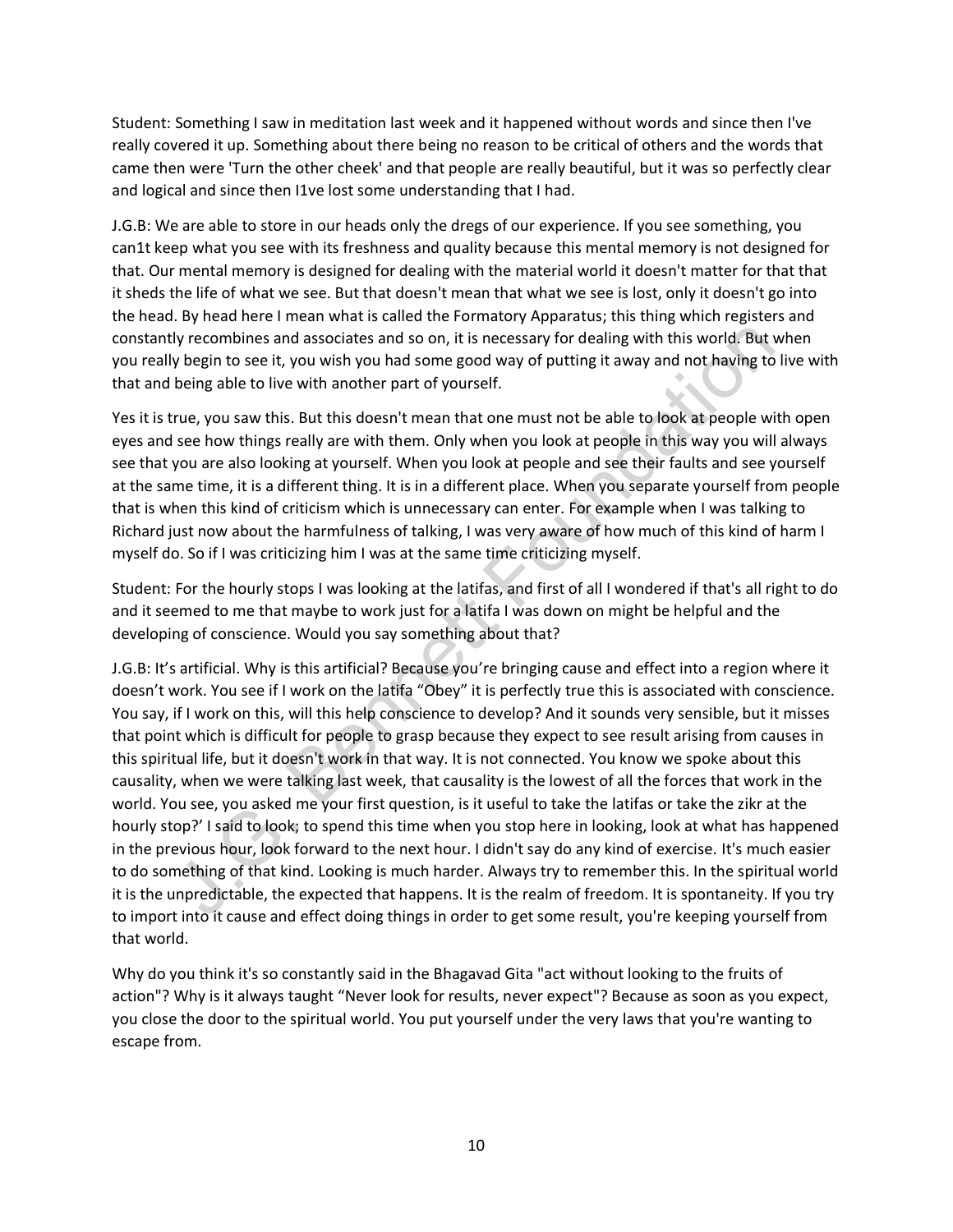This doesn't mean of course that you must do nothing. What it means is that you must do your part but count and trust that the Work will do its part and give the result that corresponds to your need which you can't know.

A very good prayer: 'Those things which for our unworthiness we dare not and for our blindness we cannot ask, vouch safe to give us'. This is a very good prayer, and those prayers were made by people in Cappadocia who had a deep understanding, very early on. It was an extraordinary group of men.

Student: Last exeat I was using a sewing machine. I dropped a pin on the floor and as I―the actual process I observed―I looked down at it and I said "It's too small to bother with" and I just caught myself at that moment and saw… and then I picked it up and I saw that that tiny little thing, these tiny things we put aside and excuse ourselves, that they're just as important as the very big things.

J.G.B: It is so. It is in this way that we make the reins by which the driver is able to control the horses. At that moment there is no emotional state. What you saw then was right, that to do this, to make this small action was necessary, and as necessary as to do a big one. And what was right about it is that there was no because. Right is right it has no because. Because, because…

Student: Would you speak about Remorse of Conscience and about guilt?

J.G.B.: I never like talking at large on general topics. It wouldn't be a bad thing if we all stopped for a minute to have our own examples in our mind. I've just had a good look at mine.

noment and saw... and then lpicked it up and I saw that that tiny little thing, these tiny this<br>side and excuse ourselves, that they're just as important as the very big things.<br>So so. It is in this way that we make the re Student Charlie C: This last exeat simply amounts to the fact that it was a fairly golden opportunity to get those practical things done for this painting exhibition of mine which began on the Friday. And I found myself in Oxford having completed the various necessary chores I'd gone there to do spending the afternoon taking various people for a punt ride and to watch the boat races that were going on and that seemed to me almost legitimate from the point of view of unwinding and doing various other things, but afterwards walking back this very clear sensation or feeling about there being an interval and I found myself suggesting to the people I was with that we might go and see a film. And as soon as I said that I knew that was the last thing I wanted to do. It worked out that out of a party of five, three people didn't want to go and see a film. We went to see a film and I found myself by the end of that film in a state of acute remorse or guilt because I realized that I'd blown half the opportunity of the exeat in Oxford whereas I thought originally I should have been able to start off something of it. And the fact that also I had to scratch a newly painted car to park in order to go and see the film and lose all the cash in order to pay for the film seemed to me it was rather a telling point which in retrospect probably confuses the issue. It was extremely vivid at the time but there was a point before the film I could have salvaged something of my original intention for the day and what picture I had of the day could have been recovered and I lost that.

J.G.B.: The question that I always ask is: was I supposed to distinguish between remorse of conscience which is positive, and guilt which is negative. I think that when remorse turns into self-pity or considering that is, when it is either an inward state where one goes on worrying at oneself, or when it is an outward state where one feels exposed to people because of something one has done or some mode of behaviour that one is aware of. I think that all that is when it becomes the useless and harmful guilt. To brood, to worry and to pity oneself and to need to justify oneself or to be comforted by other people―all kinds of things of that kind are marks of this negative guilt. But the mark of remorse of